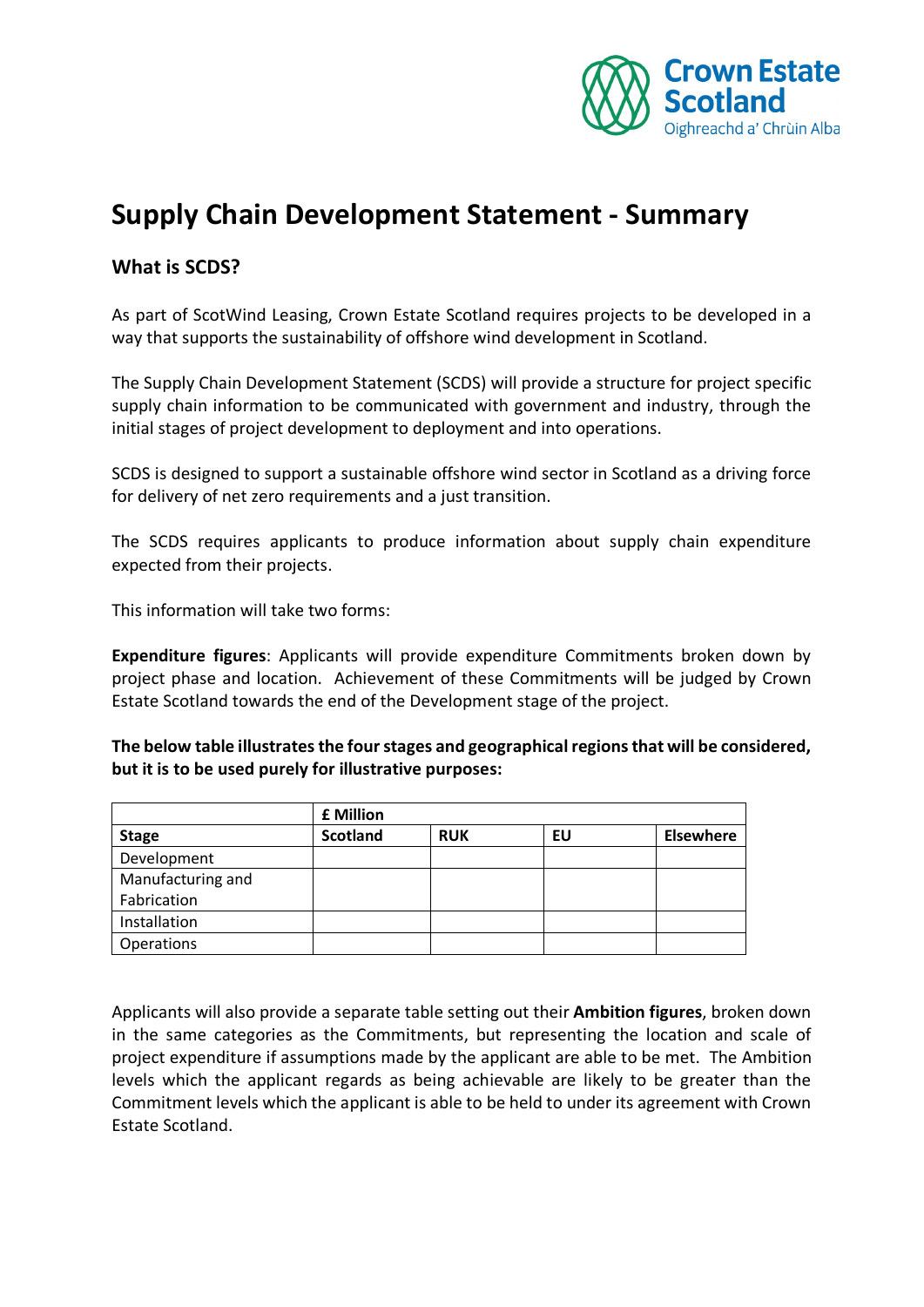

The expenditure figures will be accompanied by clear explanations of both the Commitments and the Ambitions. These explanations will be provided to Crown Estate Scotland in two ways:

- a detailed, commercially confidential, and technical update will be provided in an SCDS Narrative paper, and
- a more descriptive public facing document (known as the SCDS Outlook) which will be publicly available.

The initial SCDS Outlook will be published by Crown Estate Scotland once the Option Agreement for that specific project has been signed. The SCDS Outlook will also be updated periodically throughout the option period and, in order to provide visibility to all parties, Crown Estate Scotland will also publish information after each update, so that all stakeholders can successfully collaborate to ensure the right investment is prioritised.

The SCDS is designed to contribute to wider efforts in enabling and directing the right focus and investments in the supply chain to best match individual project requirements and requirements that emerge across multiple ScotWind projects.

Activities and outputs associated with ScotWind Leasing, and in particular the SCDS, are complementary to a number of other initiatives which are also focussed on maximising the opportunity from offshore wind across the UK, such as the CfD Supply Chain Plan, the Offshore Wind Sector Deal and Scottish Offshore Wind Energy Council.

Project applicants will produce a Contracted Position Statement (CPS) at the end of the Development stage of the project which will set out the actual expenditure incurred and the future expenditure which is covered by finalised and well advanced contracts. The CPS will be assessed by Crown Estate Scotland against the SCDS (including any updates made to it since it was first provided) to gauge the extent to which applicants have delivered the Commitments they set out in their SCDS. This is expected around the time that major construction contracts are signed, and just before a seabed Lease is requested. Without this CPS, applicants will not be granted the lease they require to build their project. If the SCDS Commitments have not been achieved then the applicant faces contractual remedies. The presence of remedies means the SCDS Commitments can be regarded with a degree of confidence by stakeholders.

# **Contractual remedies linked to SCDS**

Applicants to ScotWind Leasing make Commitments about the expenditure that will arise from their project at each stage of that project. Contractual remedies in the Crown Estate Scotland option agreement provide an incentive to applicants to achieve the Commitments they have made.

The Commitments and the contracted position are compared separately for each of the four stages of the project, differentiated by the four different geographic areas, meaning there will be 16 separate tests of achievement undertaken in total.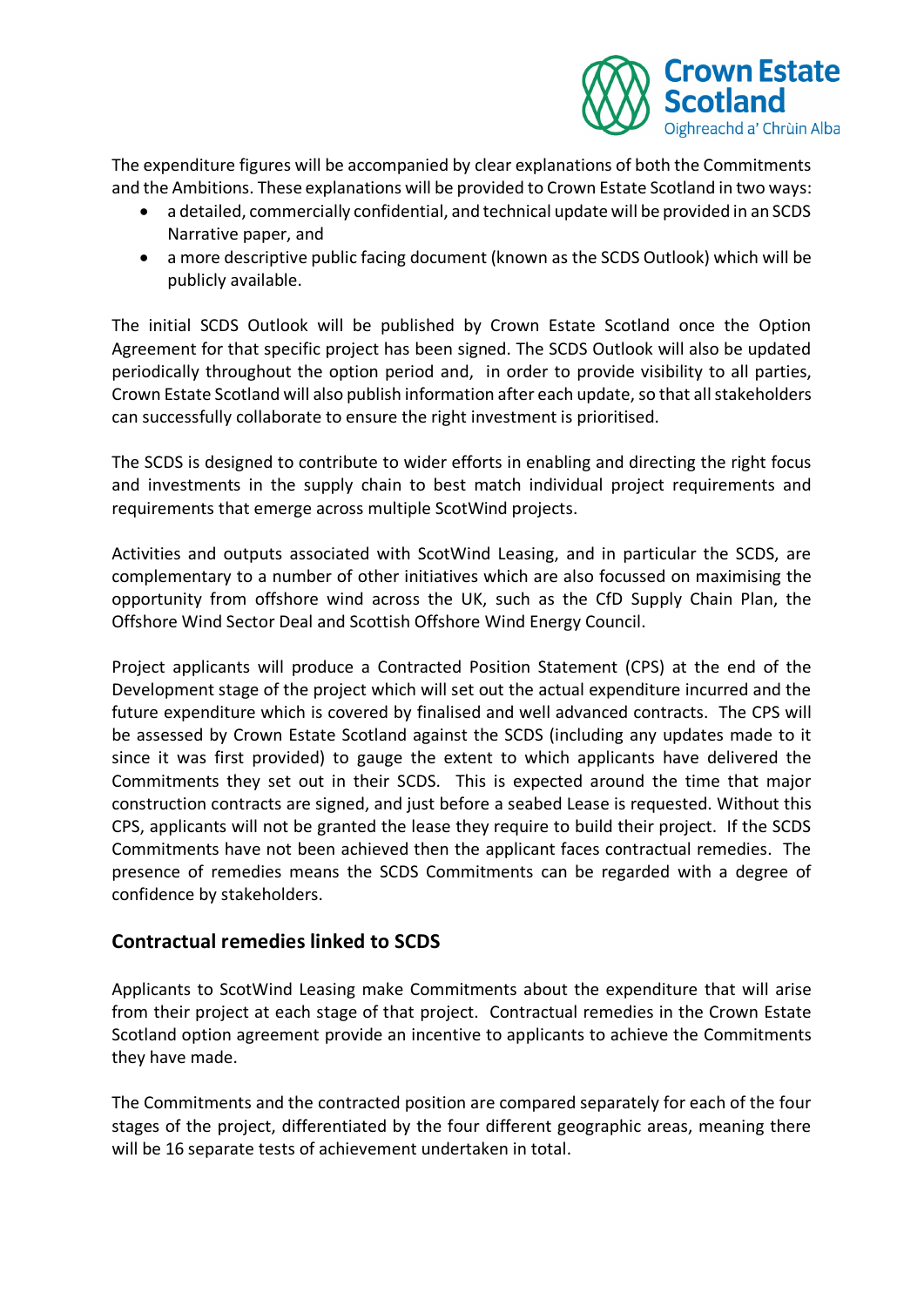

The contractual remedy which is applied is determined by the lowest level of achievement of any of the 16 categories. For example, if the contracted position expenditure meets or exceeds the Commitment in all except one project stage and geographic area, the contractual remedies will still be applied according to the achievement in the one stage and area where the commitment was not met or exceeded, regardless of which geographic area and project stage it is for which the Commitment was not achieved.

The contractual remedies vary depending on how far short of the Commitment the contracted position is, as shown below:

| <b>Percentage of Commitment expenditure</b><br>that is demonstrated by contracted<br>position when lease is requested | <b>Contractual remedy</b>     |  |
|-----------------------------------------------------------------------------------------------------------------------|-------------------------------|--|
| 100% or more                                                                                                          | No remedy                     |  |
| 90% or above and less than 100%                                                                                       | Payment by applicant of £50k  |  |
| 50% or above and less than 90%                                                                                        | Payment by applicant of £100k |  |
| 25% or above and less than 50%                                                                                        | Payment by applicant of £250k |  |
| Less than 25%                                                                                                         | Lease may not be requested    |  |

The thresholds (for example the 25% figure) is a requirement that the applicant must achieve for SCDS expenditure in each of the 16 project stages and geographic areas. The figure does not relate to the proportion of the total project expenditure that arises in any given geographic area.

#### **How will SCDS information be used?**

The selection of successful applications to ScotWind Leasing is not influenced by the level of commitment or ambition provided in the initial SCDS, and the SCDS does not have specific minimum requirements for expenditure levels or location. The SCDS will provide visibility of a project's expected expenditure (Commitment, and Ambition) in each geographical region during each phase of each project.

The SCDS Outlook will give public visibility of overall supply chain commitments. An applicant may also wish to release detailed information additional to this via which projects can potentially spotlight opportunities, thus helping to make specific project requirements better understood and potentially unlocking more ambition and/or investment.

Over time, the changes to the SCDS expenditure figures, and reasons for those changes will give a useful picture to allow interested parties to understand the drivers behind the supply chain expenditure that emerges.

# **How should SCDS info be interpreted?**

It will be for applicants to make decisions on the levels of commitments they make and the ambition they set out. What they regard as being feasible and possible may change as a